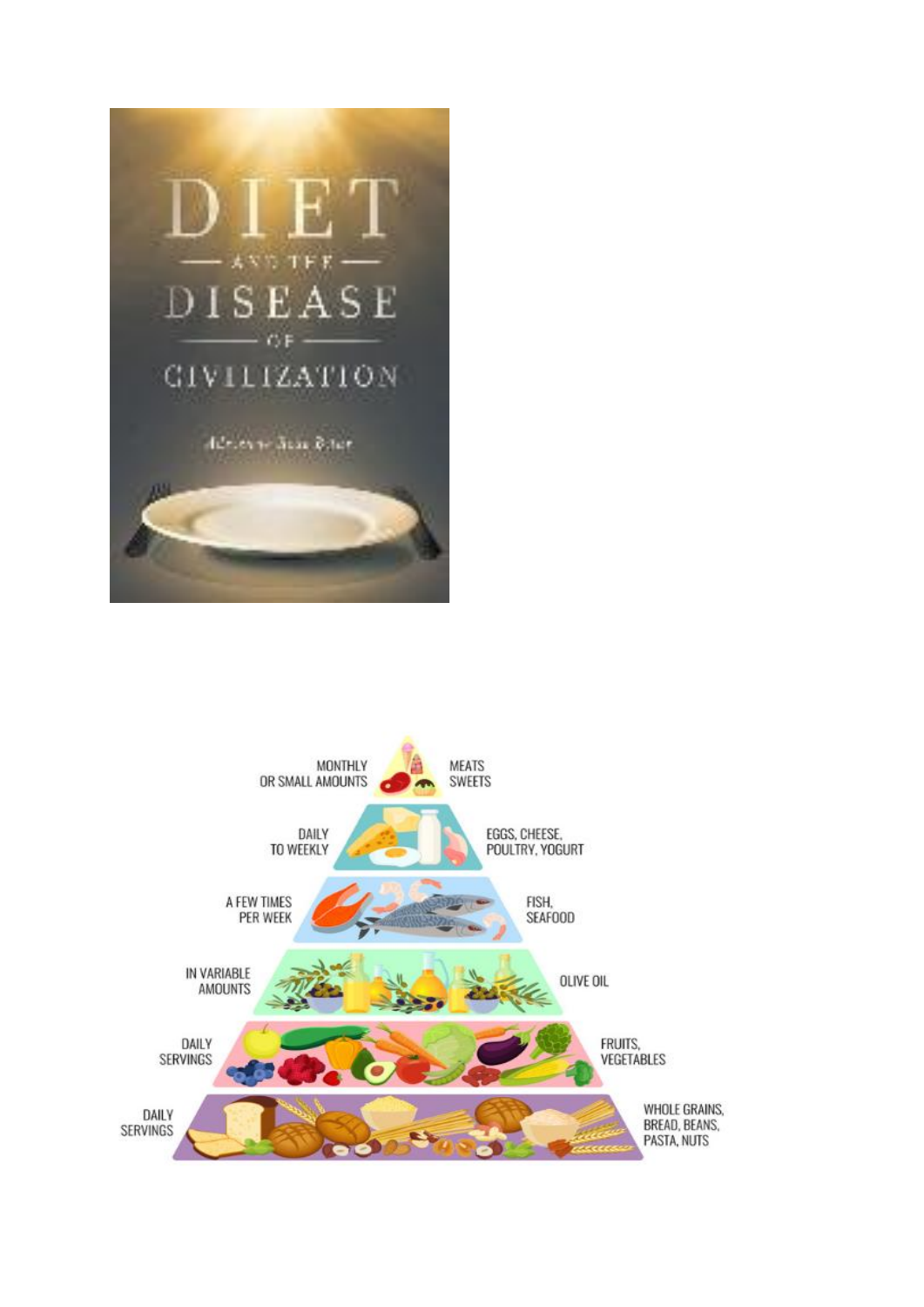## *Optimal diet and civilization diseases*

According to reports by the World Health Organization (WHO), almost 70% of all deaths are caused by all over the world are non-communicable diseases, which include primarily the most common civilization diseases, such as obesity, heart disease, cancer and type 2 diabetes.

The main risk factor for these diseases is an incorrect lifestyle - an inadequate diet and lack of physical activity and the use of stimulants. These elements undoubtedly depend on us themselves, so it's worth knowing how to take care of a proper diet so that it has a positive effect on our health.

A proper diet is of particular importance in the prevention and treatment of most civilization diseases. It will play a major role in the case of obesity and cardiovascular diseases (e.g. hypertension, coronary artery disease, atherosclerosis), gastrointestinal diseases (e.g. caries, peptic ulcer disease, gastroesophageal reflux disease) and in osteoporosis, allergies or type 2 diabetes.

There are some universal principles that can be used for prevention and treatment most of these diseases, but often depending on health, lifestyle, and individual food preferences should undergo some modification.

## *Diet and civilization diseases*

There was a close relationship between the food consumed and human health and life expectancy noticed for a very long time. Adequate diet in the context of civilization diseases can be important in several aspects - in prevention, maintaining the proper condition of the body and in the treatment of diseases, alleviating their symptoms and ailments.

Currently best rated by diet experts include the DASH, Mediterranean or flexitarian diets at the same time, high nutritional value, safety, and ease of use. All those nutrition models have some common elements that undoubtedly make them pro-health nature. They are mainly characterized by a high consumption of plant products as well less consumption of animal products. This translates into substantial consumption monounsaturated and polyunsaturated fatty acids, low intake of saturated fatty acids fatty foods, as well as a higher intake of dietary fiber and antioxidants - substances reducing the excess of free oxygen radicals in the body that contribute to development civilization diseases.

In turn, consuming the right amount of fiber in your diet can positively affect the microflora of the gastrointestinal tract and reduce the risk of developing it cardiovascular diseases, cancer, type 2 diabetes, and gastrointestinal diseases incl constipation.

Research indicates that increasing your dietary fiber intake by 10 grams a day is related with a 14% reduction in the risk of developing heart disease and a 27% reduction in the risk of dying from coronary heart disease.

# *Optimal diet in the prevention of civilization diseases*

The best diet is a well-balanced diet that we can follow in the long term. It should meet the demand for all the necessary nutrients - proteins, fats and carbohydrates and vitamins and minerals. The energy value of such a diet should be individually adjusted depending on the goal we want to achieve and the state of health. Such a diet it should also be based on low-processed product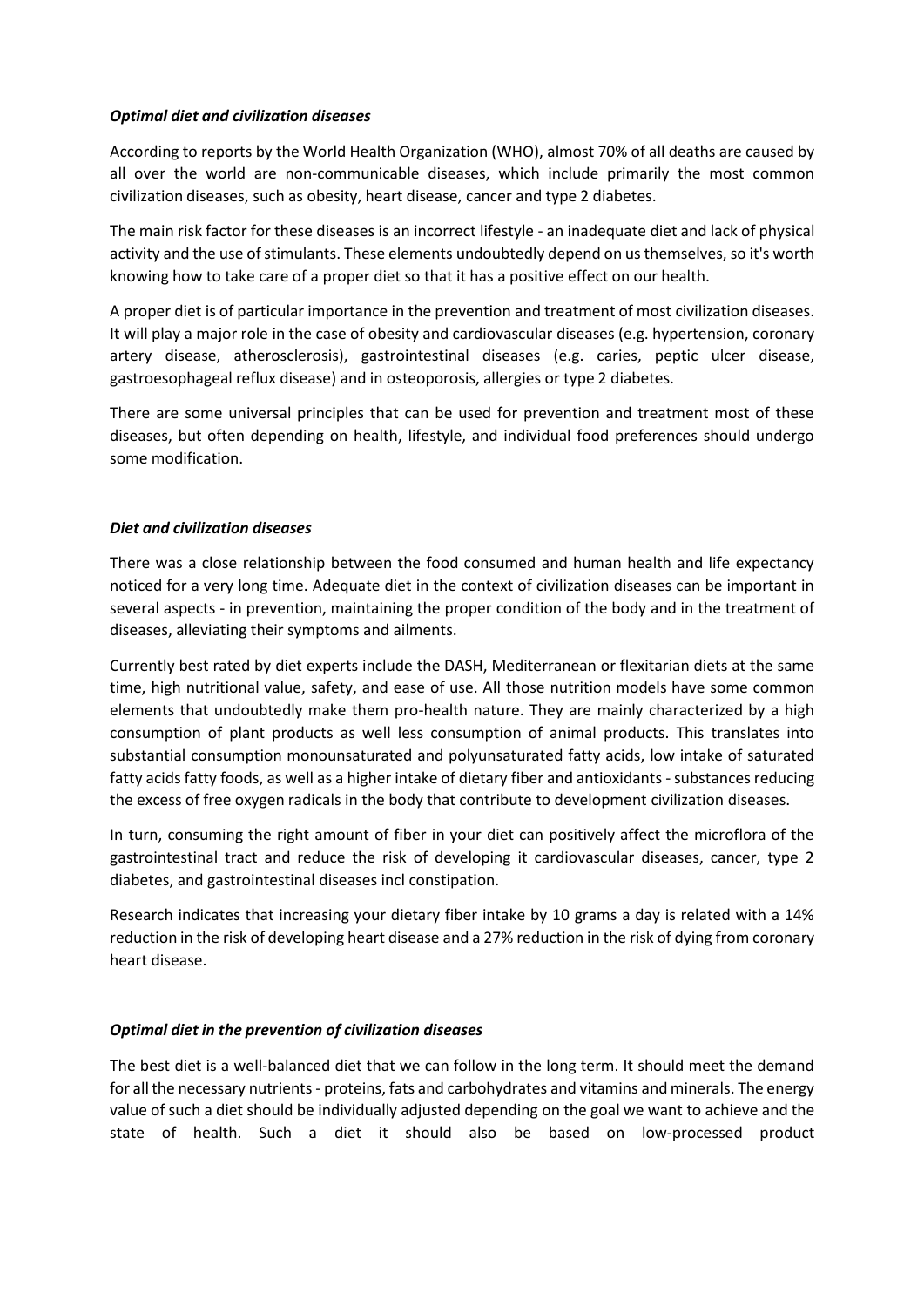However, they are not advisable unjustified elimination of large groups of food products, e.g. cereal products or dairy products. We perform all kinds of elimination in the diet only after a medical diagnosis in consultation with your doctor and dietitian to avoid possible nutritional deficiencies. Dietary deficiencies can worsen your health or increase your risk of developing it other diseases, e.g. anemia.

To avoid this vicious cycle, it is worth basing your daily diet on principles of rational nutrition. According to the current guidelines, the basis of the diet should be mainly vegetables and fruits. Use raw products whenever possible (if well tolerated) and seasonal. Vegetables should be added to virtually everyone the meal you eat, because they provide a valuable source of vitamins and minerals, but also fiber that helps regulate intestinal peristalsis; and antioxidants help fight against stress.

The diet should be supplemented with cereal products that are a good source complex carbohydrate. It is best to choose wholegrain products: flour bread low-clean with grains inside, whole grain pasta, brown rice and groats, such as: millet, pearl barley, buckwheat. At the same time, highly purified products should be avoided, which include white bread, wheat pasta and white rice. They are characterized by definitely lower content of B vitamins and individual minerals, e.g. potassium, magnesium and iron, and the demand for these ingredients may increase in case of more stress. An important element for maintenance proper health will also include the right choice of protein in your diet. A good source there will be lean meat (e.g. chicken breast, turkey, lean pieces of pork, beef veal), fish, eggs and milk and milk products. It is also worth increasing the consumption of legumes, which are also a rich source of iron, zinc, copper and potassium, and dietary fiber.

According with recommendations, avoid fatty meats and eating meat too often red. They should also have their place in a properly composed diet nuts, which are a concentrated source of nutrients, and seeds, pips and oils vegetable oils, such as good-quality olive oil, rapeseed oil and linseed oil. Key Choosing the right fluids is also important. Preferably the majority is water. Adequate water consumption (minimum 1.5 liters per day) has a positive effect on functioning practically all systems in the human body, especially the circulatory system, the system urinary tract, preventing kidney and gastrointestinal diseases, reducing, for example constipation.

### *The diet of the future - a plant-based diet*

Currently, plant-based diets are experiencing a real renaissance. Not only among Internet users, but also among scientists. This is evidenced by the report published on January 16 this year presented by experts from the medical journal The Lancet and the EAT Foundation the diet of the future.

According to experts, the diet of the future should be a diet based first and foremost o plant products and contain small amounts of meat and animal products. A growing body of research shows that vegetarians and vegans are well-balanced if their diets are well-balanced less exposure to some civilization diseases, such as type 2 diabetes, obesity, certain types of cancer and cardiovascular disease. The report covers more than just that health aspects and those related to nutrition, but also economic factors and considers environmental protection.

### *Not only the diet*

Keep in mind that you are maintaining proper health and maintaining your well-being depends not only on the diet. It will also be important in the prevention and treatment of civilization diseases physical activity - both planned and daily. Increase your daily physical activity you can, for example, by replacing your car with a bicycle, increasing the amount of time you spend during the day for walking and walking, or by limiting the use of the elevator to climbing up the stairs.

According to the recommendations, the minimum amount of time spent by adults on additional